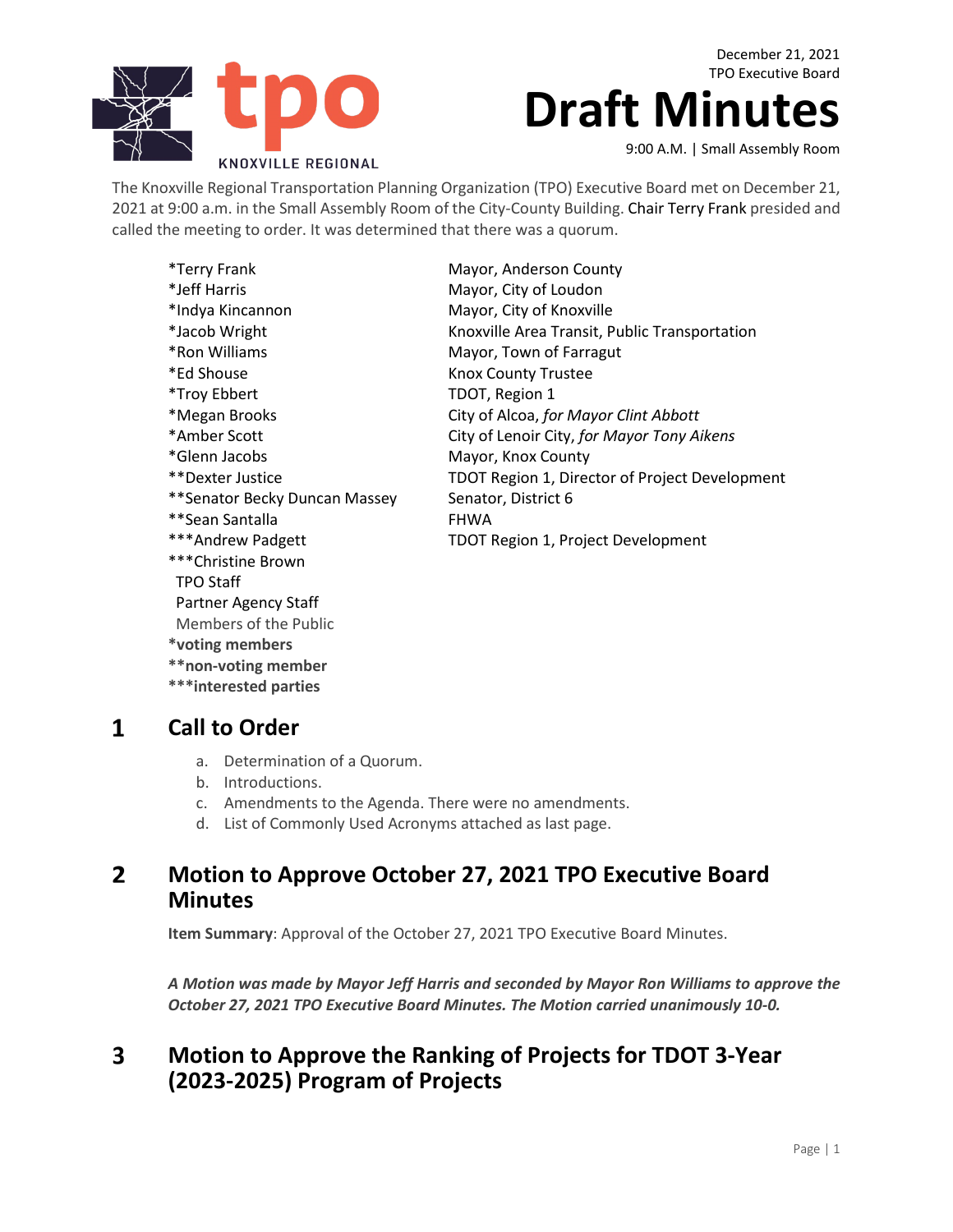**Item Summary:** TDOT annually requests a ranking of project phases that are under consideration for funding in its 3-Year Program. The projects and ranking process were presented at a Technical Committee Workshop in November and a final recommendation on the rankings for Executive Board consideration was made at the regular December Technical Committee meeting. Multimodal and Other Project Needs on State Routes will also be presented.

**Discussion:** Mike Conger briefly summarized the ranking of project phases that are under consideration for funding in its 3-Year Program. TPO Staff shared the ranking sheet for the Technical Committee for further discussion and determination of a final recommendation to the Executive Board. The presentation is available online and can be found here: [Presentation](https://knoxtpo.org/home/meetings/exec/agendas/2021/december/presentations/3.pdf)

### **TECHNICAL COMMITTEE RECOMMENDS APPROVAL.**

*A Motion was made by Mayor Ron Williams and seconded by Amber Scott to approve the Ranking of Projects for TDOT 3-Year (2023-205) Program of Projects. The Motion carried unanimously 10-0.*

*A Motion was made by Mayor Jeff Harris and seconded by Mayor Ron Williams to approve the Technical Committee Ranking of Other Project Needs on State Routes. The Motion carried unanimously 10-0.*

*A Motion was made by Mayor Jeff Harris and seconded by Mayor Ron Williams to approve the Public Transit and Multimodal Transportation Needs. The Motion carried unanimously 10-0.*

#### $\overline{\mathbf{4}}$ **Annual Obligation Report**

**Item Summary:** Each year the TPO is required to make available to the public a listing of all transportation related projects in which federal funds were obligated in the past fiscal year.

**Discussion:** Craig Luebke shared the Annual Obligation Report with Technical Committee Members. The presentation is available online and can be found here: [Presentation](https://knoxtpo.org/home/meetings/exec/agendas/2021/december/presentations/4.pdf)

### **5 First Reading of Changes to the TPO Executive Board Bylaws**

**Item Summary:** Staff has proposed several changes to the Technical Committee Bylaws. Any changes to the Bylaws require two readings before adoption.

**Discussion:** Jeff Welch briefly reviewed the edits made to the TPO Technical Committee Bylaws for First Reading approval. The presentation is available online and can be found here: [Presentation](https://knoxtpo.org/home/meetings/exec/agendas/2021/december/presentations/5.pdf)

There was brief discussion amongst the Executive Board and suggestions were made to the revise the TPO Executive Board Bylaws before recommending First Reading Approval.